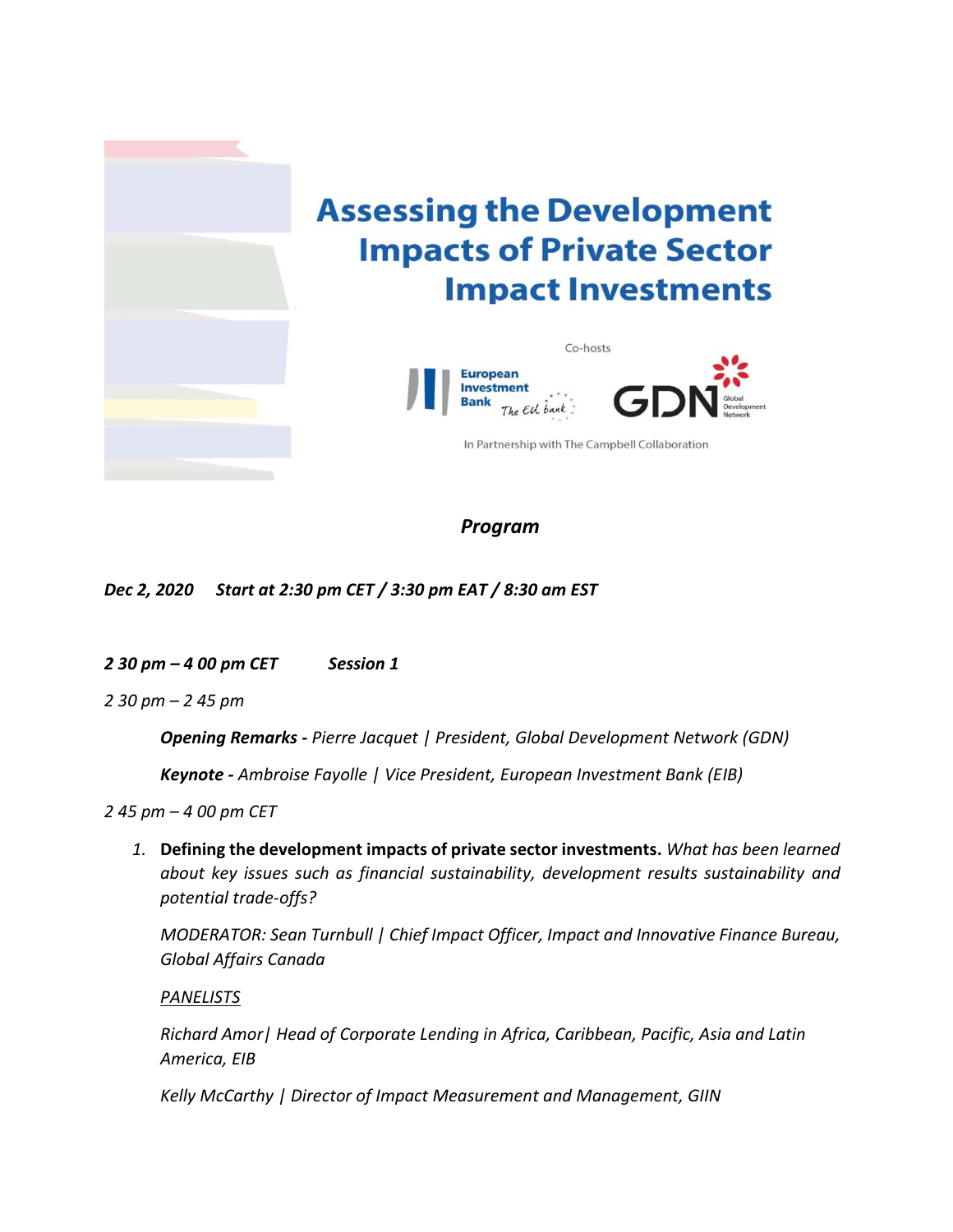*Søren Peter Andreasen | CEO and General Manager, European Development Finance Institutions (EDFI)*

*Eleni Yitbarek | Senior Lecturer, University of Pretoria & GDN-EIB Fellow Emmanuel Jimenez |Senior Fellow and former Executive Director, 3ie Howard White | Chief Executive Officer, Campbell Collaboration* 

# *4 00 pm – 4 15 pm CET BREAK*

### *4 15 pm – 5 30 pm CET Session 2*

*2.* **How to measure impact.** What are the emerging lessons of existing attempts at measuring the results of private sector impact investing in developing countries*? What is the division of labour between financiers, intermediaries, companies and evaluators? How do different methodologies adopt and adapt scientific rigour in the realities of the private sector investment context? Are there ways to improve the utility and applicability of impact studies? Key challenges?* 

*MODERATOR: Matt Ripley | Head of Impact Services, The Good Economy Partnership* 

### *PANELISTS*

*Arianna Legovini | Head of Development Impact Evaluation (DIME), World Bank* 

*Edgar Francis Cooke | Lecturer, Asheshi University, Ghana & GDN-EIB Fellow*

*Khadidiatou Nakoulima | CEO, NEST* 

*Nina Fenton | Senior Economist, EIB* 

*Karim Harji |Associate Fellow, Saïd Business School, University of Oxford* 

### *December 3*

### *2 30 pm – 3 45 pm CET Session 3*

3. **Insights and Lessons Learnt from a Program Measuring the Development Impact of Private Sector Investments in Africa and the Caribbean:** How were development impacts assessed– concrete examples from the deep dives under the GDN/EIB Development Finance program. What were the major challenges in conducting these studies? What is the value different stakeholders can bring to enhance impact assessments in the countries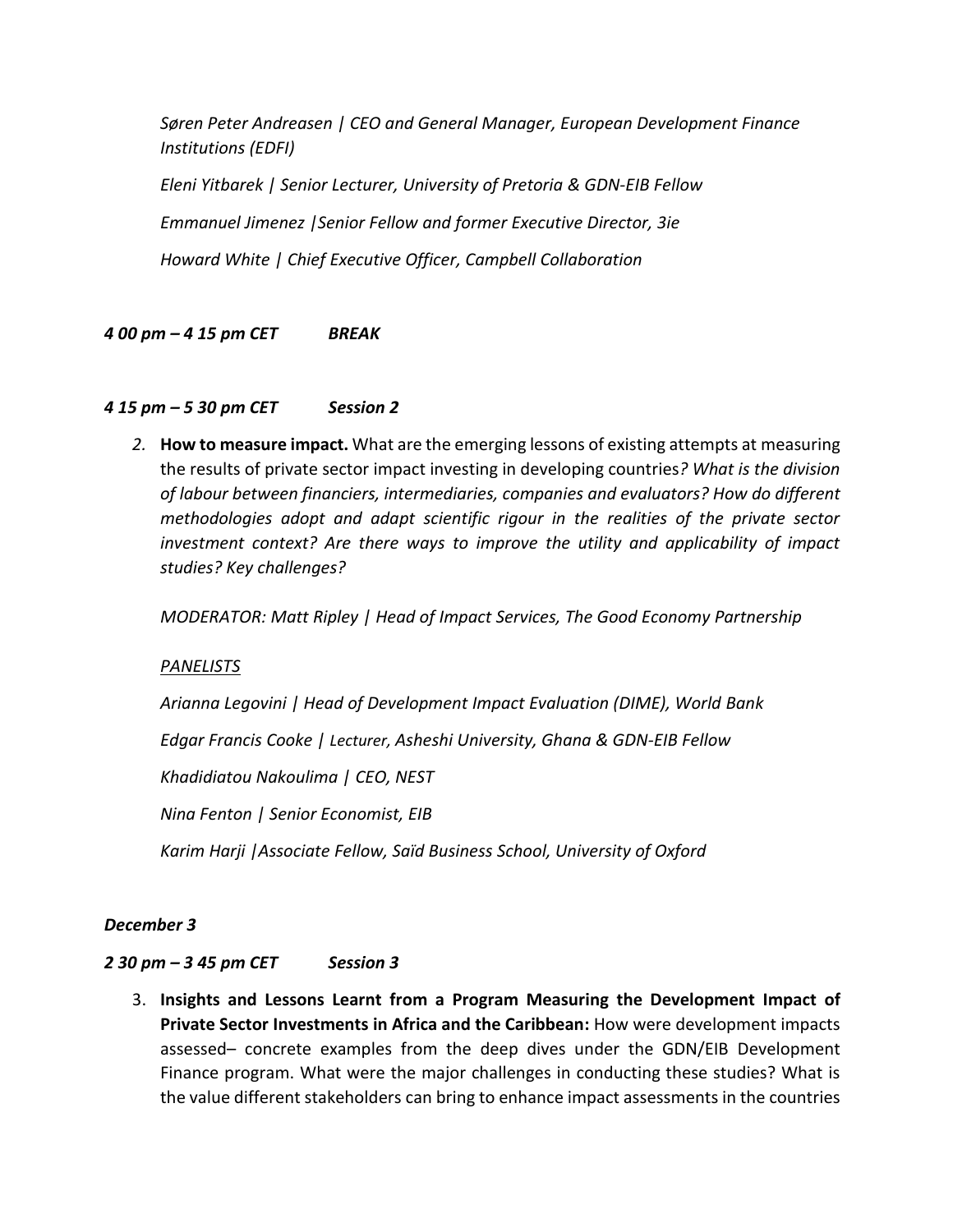of implementation? *This can include researchers from developing countries, the private sector, fund managers, local policymakers etc.* How can they best be mobilized to carry this work forward and to use the results and insights optimally?

*MODERATOR: Shahrokh Fardoust |Research Professor, Global Research Institute, College of William and Mary, USA*

### *PANELISTS*

*Soazic Elise Wang Sonne |Fellow, UNU Maastricht & GDN-EIB Fellow*

*Laura Barasa Lalampaa| Lecturer, School of Economics, University of Nairobi, Kenya & GDN-EIB Fellow*

*Gloria Guylaine | Senior consultant – Economic & Financial policiers (ICF Sa) & GDN-EIB Fellow* 

*Hamidou Jawara | Lecturer, University of The Gambia, Gambia & GDN-EIB Fellow*

*Alexandros Sarris | Emeritus Professor of Economics, University of Athens* 

### *3 45 pm – 4 00 pm CET BREAK*

### *4 00 pm – 5 15 pm CET Session 4*

*4.* **Managing for Impact**. How can all stakeholders involved manage private sector investment portfolios to maximize their contributions to development impacts? How does impact measurement help to select, design and implement private sector investments for maximum impact? *Are there lessons to share on how to balance potentially divergent objectives among funding entities, asset managers, intermediaries, implementing firm managers, workers, local communities, governments of host country, evaluators etc? How does the accountability chain work?* 

*MODERATOR: Dirk Willem te Velde, Principal Research Fellow and Director, International Economic Development Group, ODI*

### *PANELISTS*

*Issa Faye |Director, Development Impact, International Finance Corporation (IFC)*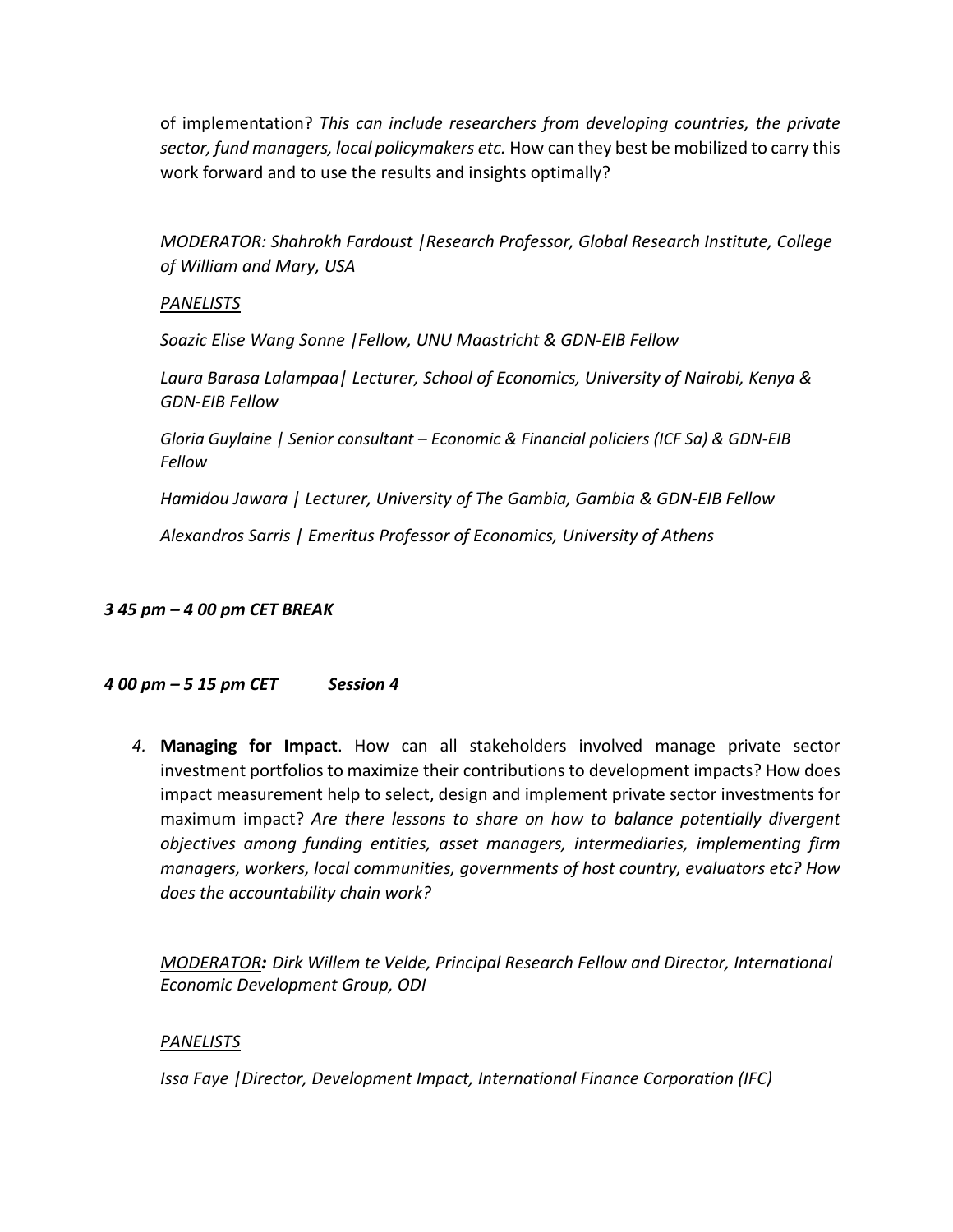*Jean-Michel Severino |CEO, Investisseurs & Partenaires [Nancy Lee](https://www.cgdev.org/expert/nancy-lee) | Senior Policy Fellow, CGD Julian Frede | Senior Manager, Development Policy & Evaluation, DEG Cecile Kusters |Senior Advisor Planning, Monitoring and Evaluation, Wageningen Centre for Development Innovation*

*[Ladé Araba](https://www.convergence.finance/about/team/5qoY2w7CUMeyE4wgAioiW2) | Managing Director, Africa, Convergence*

# *December 4*

*2 30 pm – 4 00 pm CET Session 5*

5. **Using and managing knowledge about impact.** How is evidence and knowledge about impact shared and used in Development Finance Institutions (DFIs), Multilateral Development Banks (MDBs) and philanthropic organizations? How does evidence of impact inform the evaluation function in these institutions? How does understanding of impact link back to strategy, operations and programs? Are the kinds of deep dives (DDs) conducted by local researchers to assess development impacts of private sector investments useful inputs for evaluations?

*MODERATOR: Pierre Jacquet | President, GDN* 

### *PANELISTS*

*Sabine Bernabè | Head of Division, Operations Evaluation, European Investment Bank (EIB)* 

*François Bourguignon |Chair Emeritus, Paris School of Economics and Chairman of GDN Board of Directors* 

*Marie Gaarder | Executive Director, 3ie*

*Rabah Arezki | Chief Economist and Vice President, Economic Governance and Knowledge Management, AfDB*

*Debora Revoltella |Director, Economics Department, EIB*